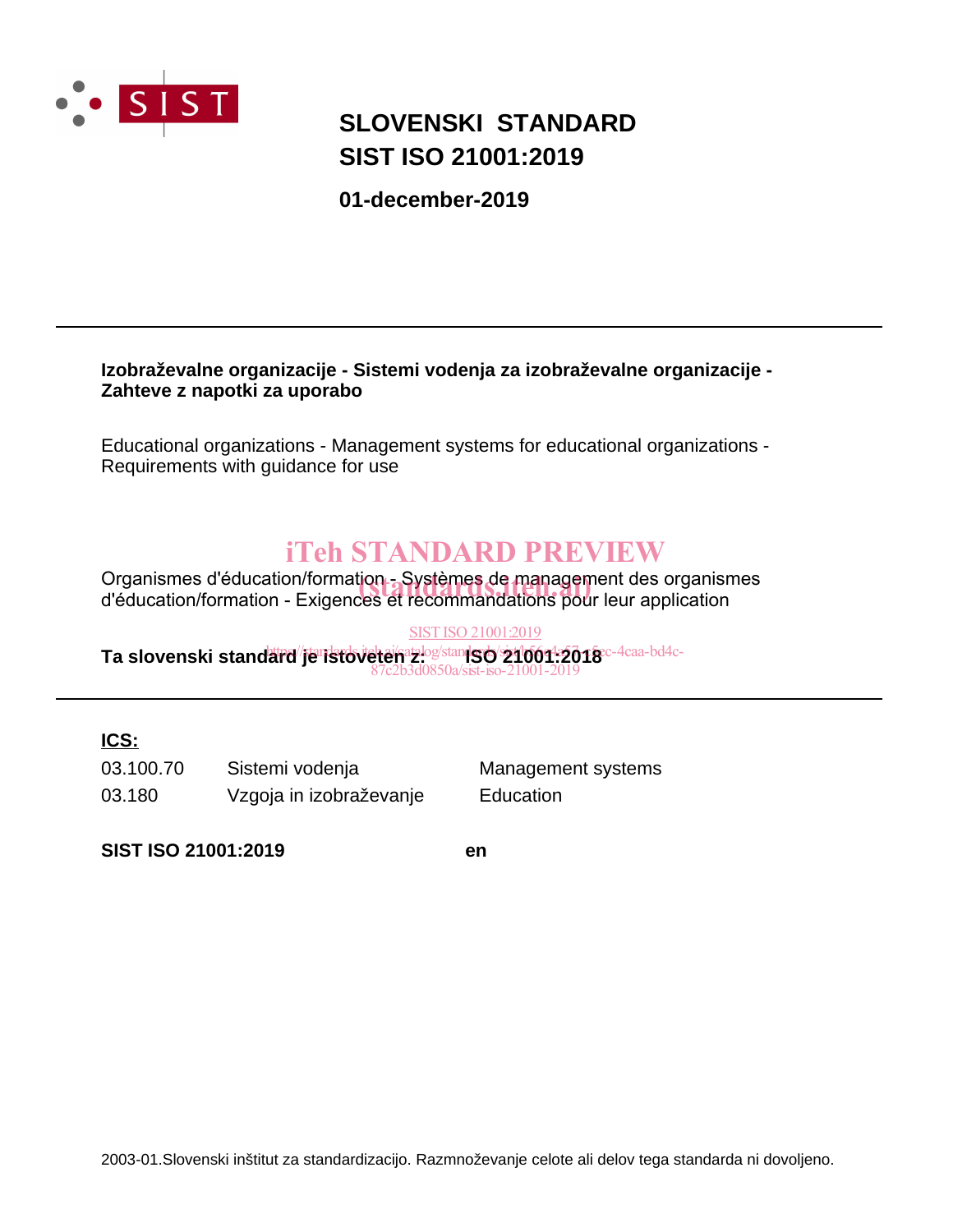

# iTeh STANDARD PREVIEW (standards.iteh.ai)

SIST ISO 21001:2019 https://standards.iteh.ai/catalog/standards/sist/b56e4a57-c5ec-4caa-bd4c-87c2b3d0850a/sist-iso-21001-2019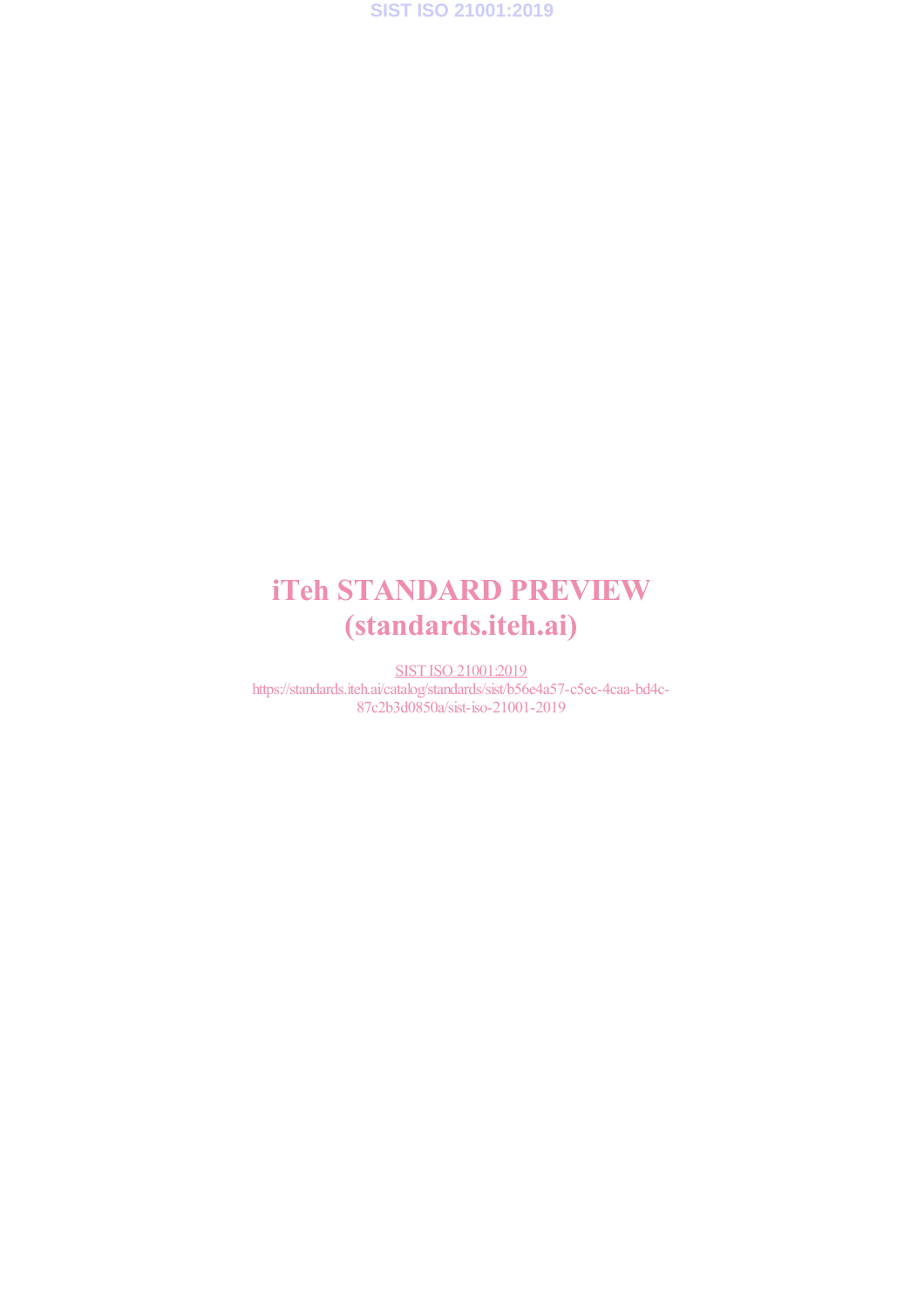### **SIST ISO 21001:2019**

# INTERNATIONAL STANDARD

**ISO 21001**

> First edition 2018-05

# **Educational organizations — Management systems for educational organizations — Requirements with guidance for use**

*Organismes d'éducation/formation — Systèmes de management des organismes d'éducation/formation — Exigences et recommandations*  iTeh STPaurleur application REVIEW

# (standards.iteh.ai)

SIST ISO 21001:2019 https://standards.iteh.ai/catalog/standards/sist/b56e4a57-c5ec-4caa-bd4c-87c2b3d0850a/sist-iso-21001-2019



Reference number ISO 21001:2018(E)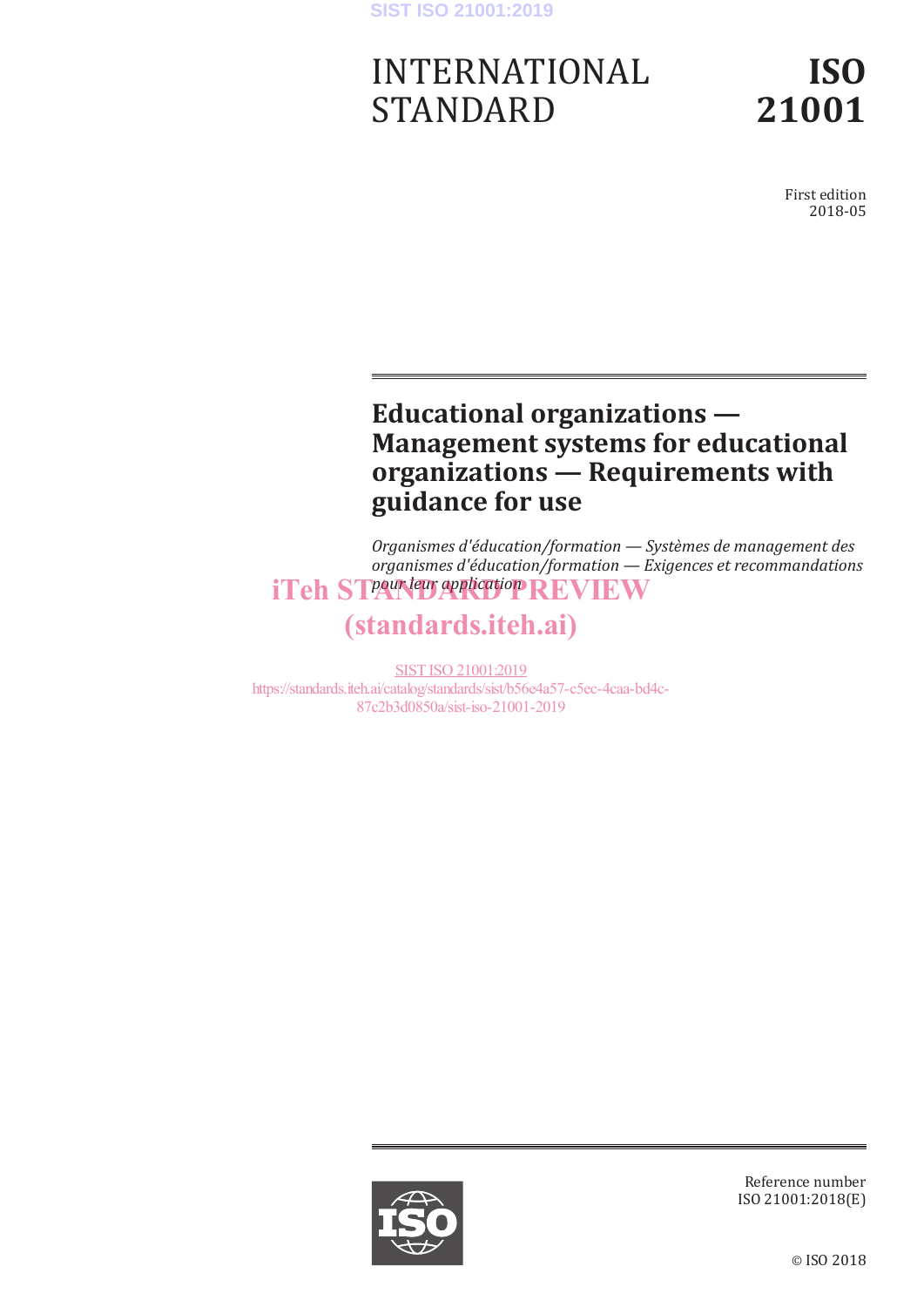# iTeh STANDARD PREVIEW (standards.iteh.ai)

SIST ISO 21001:2019 https://standards.iteh.ai/catalog/standards/sist/b56e4a57-c5ec-4caa-bd4c-87c2b3d0850a/sist-iso-21001-2019



## **COPYRIGHT PROTECTED DOCUMENT**

#### © ISO 2018

All rights reserved. Unless otherwise specified, or required in the context of its implementation, no part of this publication may be reproduced or utilized otherwise in any form or by any means, electronic or mechanical, including photocopying, or posting on the internet or an intranet, without prior written permission. Permission can be requested from either ISO at the address below or ISO's member body in the country of the requester.

ISO copyright office CP 401 • Ch. de Blandonnet 8 CH-1214 Vernier, Geneva Phone: +41 22 749 01 11 Fax: +41 22 749 09 47 Email: copyright@iso.org Website: www.iso.org

Published in Switzerland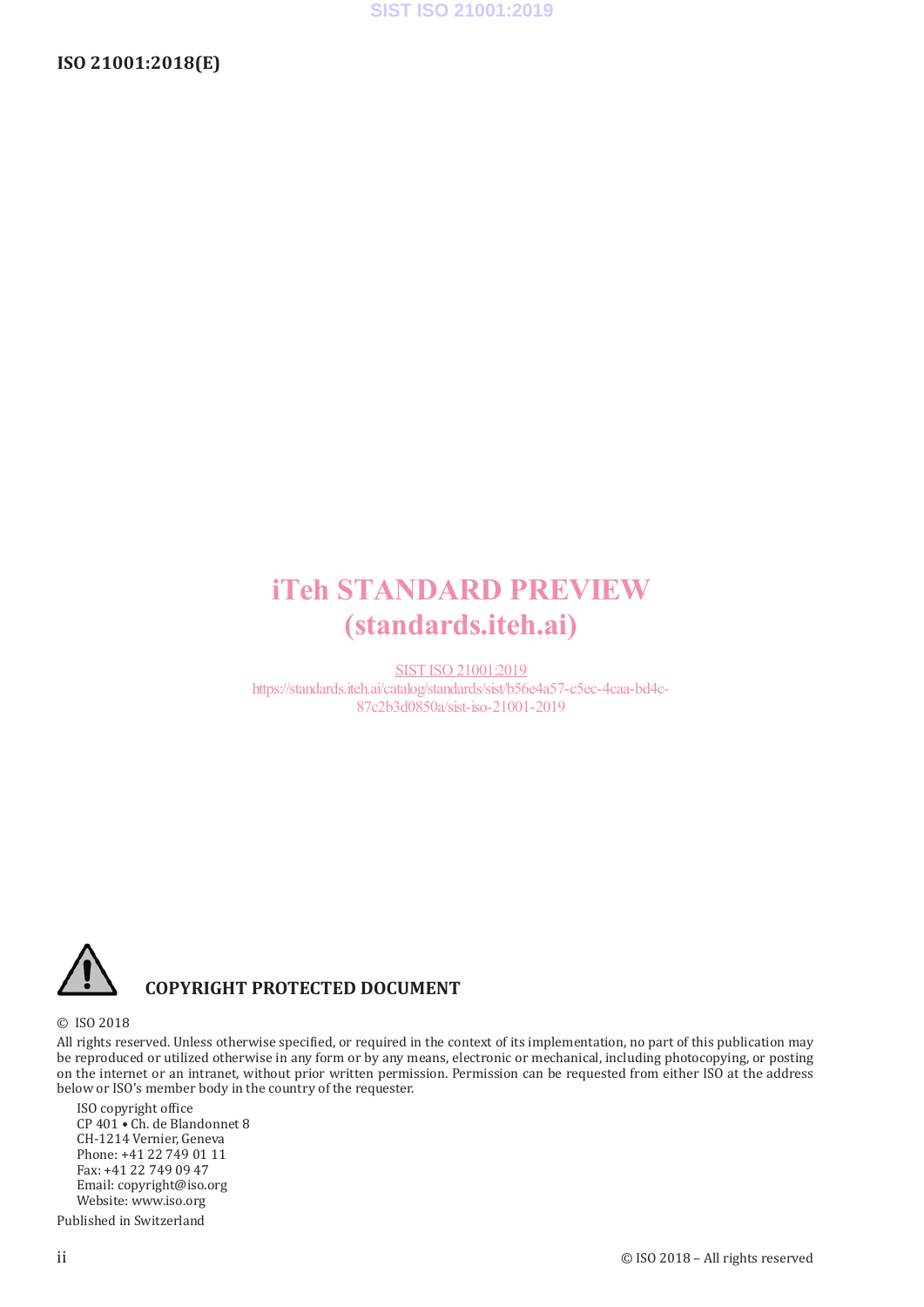# **Contents**

Page

| 2 |                                                                                   |                                                                                            |  |  |  |  |
|---|-----------------------------------------------------------------------------------|--------------------------------------------------------------------------------------------|--|--|--|--|
| 3 |                                                                                   |                                                                                            |  |  |  |  |
| 4 | Context of the organization 27                                                    |                                                                                            |  |  |  |  |
|   | 4.1                                                                               |                                                                                            |  |  |  |  |
|   | 4.2                                                                               |                                                                                            |  |  |  |  |
|   | 4.3                                                                               | Determining the scope of the management system for educational organizations 8             |  |  |  |  |
|   | 4.4                                                                               |                                                                                            |  |  |  |  |
| 5 |                                                                                   |                                                                                            |  |  |  |  |
|   | 5.1                                                                               |                                                                                            |  |  |  |  |
|   |                                                                                   | 5.1.1                                                                                      |  |  |  |  |
|   |                                                                                   | 5.1.2<br>5.1.3                                                                             |  |  |  |  |
|   | 5.2                                                                               |                                                                                            |  |  |  |  |
|   |                                                                                   | 5.2.1                                                                                      |  |  |  |  |
|   |                                                                                   | 5.2.2                                                                                      |  |  |  |  |
|   | 5.3                                                                               | Organizational roles, responsibilities and authorities F. W 10                             |  |  |  |  |
| 6 |                                                                                   | Planning 11                                                                                |  |  |  |  |
|   | 6.1                                                                               |                                                                                            |  |  |  |  |
|   | 6.2                                                                               |                                                                                            |  |  |  |  |
|   | 6.3                                                                               |                                                                                            |  |  |  |  |
| 7 | Support https://standards.iteh.ai/catalog/standards/sist/b56e4a57-c5ec-4caa-bd4c- |                                                                                            |  |  |  |  |
|   | 7.1                                                                               |                                                                                            |  |  |  |  |
|   |                                                                                   | 7.1.1                                                                                      |  |  |  |  |
|   |                                                                                   | 7.1.2                                                                                      |  |  |  |  |
|   |                                                                                   | 7.1.3                                                                                      |  |  |  |  |
|   |                                                                                   | 7.1.4                                                                                      |  |  |  |  |
|   |                                                                                   | 7.1.5                                                                                      |  |  |  |  |
|   | 7.2                                                                               | 7.1.6                                                                                      |  |  |  |  |
|   |                                                                                   | 7.2.1                                                                                      |  |  |  |  |
|   |                                                                                   |                                                                                            |  |  |  |  |
|   | 7.3                                                                               |                                                                                            |  |  |  |  |
|   | 7.4                                                                               |                                                                                            |  |  |  |  |
|   |                                                                                   | 7.4.1                                                                                      |  |  |  |  |
|   |                                                                                   | 7.4.2                                                                                      |  |  |  |  |
|   |                                                                                   | 7.4.3                                                                                      |  |  |  |  |
|   | 7.5                                                                               | 7.5.1                                                                                      |  |  |  |  |
|   |                                                                                   | 7.5.2                                                                                      |  |  |  |  |
|   |                                                                                   | 7.5.3                                                                                      |  |  |  |  |
|   |                                                                                   |                                                                                            |  |  |  |  |
| 8 | 8.1                                                                               |                                                                                            |  |  |  |  |
|   |                                                                                   | 8.1.1                                                                                      |  |  |  |  |
|   |                                                                                   | Specific operational planning and control of educational products and services 20<br>8.1.2 |  |  |  |  |
|   |                                                                                   | 8.1.3                                                                                      |  |  |  |  |
|   | 8.2                                                                               |                                                                                            |  |  |  |  |
|   |                                                                                   | Determining the requirements for the educational products and services 20<br>8.2.1         |  |  |  |  |
|   |                                                                                   | Communicating the requirements for the educational products and services 21<br>8.2.2       |  |  |  |  |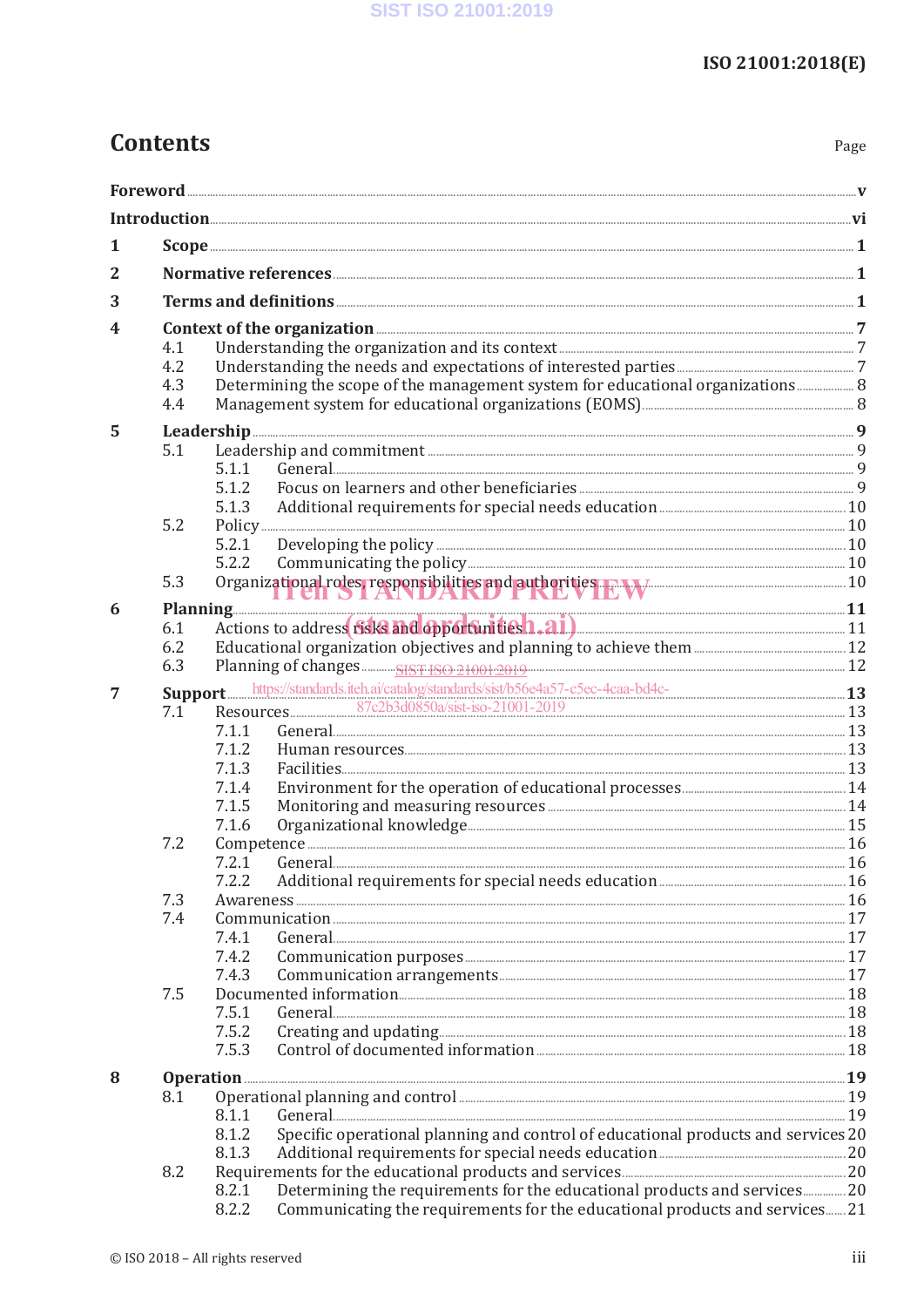### SIST ISO 21001:2019

## ISO 21001:2018(E)

|                                                                                                           |              | 8.2.3                                                                                                                                                          |  |  |  |
|-----------------------------------------------------------------------------------------------------------|--------------|----------------------------------------------------------------------------------------------------------------------------------------------------------------|--|--|--|
|                                                                                                           | 8.3          |                                                                                                                                                                |  |  |  |
|                                                                                                           |              | 8.3.1                                                                                                                                                          |  |  |  |
|                                                                                                           |              | 8.3.2<br>8.3.3                                                                                                                                                 |  |  |  |
|                                                                                                           |              | 8.3.4                                                                                                                                                          |  |  |  |
|                                                                                                           |              | 8.3.5                                                                                                                                                          |  |  |  |
|                                                                                                           |              | 8.3.6                                                                                                                                                          |  |  |  |
|                                                                                                           | 8.4          |                                                                                                                                                                |  |  |  |
|                                                                                                           |              | 8.4.1                                                                                                                                                          |  |  |  |
|                                                                                                           |              | 8.4.2                                                                                                                                                          |  |  |  |
|                                                                                                           |              | 8.4.3                                                                                                                                                          |  |  |  |
|                                                                                                           | 8.5          |                                                                                                                                                                |  |  |  |
|                                                                                                           |              | 8.5.1                                                                                                                                                          |  |  |  |
|                                                                                                           |              | 8.5.2<br>8.5.3                                                                                                                                                 |  |  |  |
|                                                                                                           |              | 8.5.4                                                                                                                                                          |  |  |  |
|                                                                                                           |              | 8.5.5                                                                                                                                                          |  |  |  |
|                                                                                                           |              | 8.5.6                                                                                                                                                          |  |  |  |
|                                                                                                           | 8.6          |                                                                                                                                                                |  |  |  |
|                                                                                                           | 8.7          |                                                                                                                                                                |  |  |  |
| 9                                                                                                         |              |                                                                                                                                                                |  |  |  |
|                                                                                                           | 9.1          |                                                                                                                                                                |  |  |  |
|                                                                                                           |              | 9.1.1                                                                                                                                                          |  |  |  |
|                                                                                                           |              | General and Satisfaction of learners, other beneficiaries and staff<br>9.1.2                                                                                   |  |  |  |
|                                                                                                           |              | Other monitoring and measuring needs and many six and evaluation 31<br>Methods for monitoring, measurement, analysis and evaluation 32<br>9.1.3                |  |  |  |
|                                                                                                           |              | 9.1.4                                                                                                                                                          |  |  |  |
|                                                                                                           |              |                                                                                                                                                                |  |  |  |
|                                                                                                           | 9.2          | 9.1.5 Analysis and evaluation 32<br>Internal audit SIST ISO 210012019 33<br>Management Fevit walands.it h.ai/catalog/standards/sist/b56e4a57-c5ec-4caa-bd4c-33 |  |  |  |
|                                                                                                           | 9.3          | General 23 33 37 22 33 30850 a/sist-iso-21001-2019<br>9.3.1                                                                                                    |  |  |  |
|                                                                                                           |              | 9.3.2                                                                                                                                                          |  |  |  |
|                                                                                                           |              | 9.3.3                                                                                                                                                          |  |  |  |
|                                                                                                           |              |                                                                                                                                                                |  |  |  |
| <b>10</b>                                                                                                 |              |                                                                                                                                                                |  |  |  |
|                                                                                                           | 10.1<br>10.2 |                                                                                                                                                                |  |  |  |
|                                                                                                           | 10.3         |                                                                                                                                                                |  |  |  |
|                                                                                                           |              |                                                                                                                                                                |  |  |  |
|                                                                                                           |              | Annex B (informative) Principles for an EOMS <b>EXECUTE:</b> 39                                                                                                |  |  |  |
|                                                                                                           |              | Annex C (informative) Classification of interested parties in educational organizations49                                                                      |  |  |  |
| Annex D (informative) Guidelines for communication with interested parties <b>manual controllation</b> 51 |              |                                                                                                                                                                |  |  |  |
| Annex E (informative) Processes, measures and tools in educational organizations56                        |              |                                                                                                                                                                |  |  |  |
|                                                                                                           |              |                                                                                                                                                                |  |  |  |
|                                                                                                           |              |                                                                                                                                                                |  |  |  |
|                                                                                                           |              |                                                                                                                                                                |  |  |  |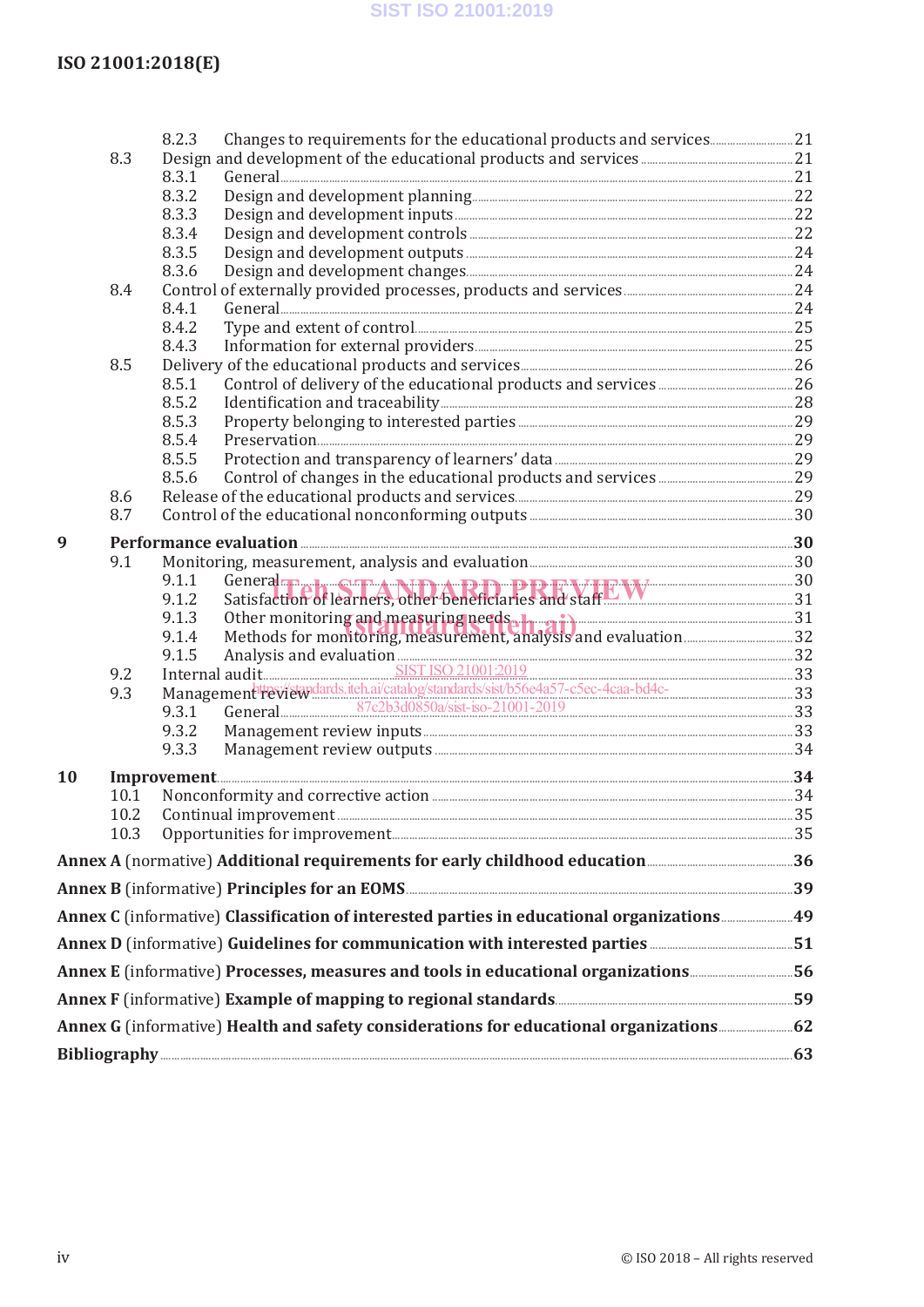## **Foreword**

ISO (the International Organization for Standardization) is a worldwide federation of national standards bodies (ISO member bodies). The work of preparing International Standards is normally carried out through ISO technical committees. Each member body interested in a subject for which a technical committee has been established has the right to be represented on that committee. International organizations, governmental and non-governmental, in liaison with ISO, also take part in the work. ISO collaborates closely with the International Electrotechnical Commission (IEC) on all matters of electrotechnical standardization.

The procedures used to develop this document and those intended for its further maintenance are described in the ISO/IEC Directives, Part 1. In particular the different approval criteria needed for the different types of ISO documents should be noted. This document was drafted in accordance with the editorial rules of the ISO/IEC Directives, Part 2 (see www.iso.org/directives).

Attention is drawn to the possibility that some of the elements of this document may be the subject of patent rights. ISO shall not be held responsible for identifying any or all such patent rights. Details of any patent rights identified during the development of the document will be in the Introduction and/or on the ISO list of patent declarations received (see www.iso.org/patents).

Any trade name used in this document is information given for the convenience of users and does not constitute an endorsement.

For an explanation on the voluntary nature of standards, the meaning of ISO specific terms and expressions related to conformity assessment, as well as information about ISO's adherence to the experience of the following and the Technical Barriers to Trade (TBT) see the following World Trade Organization (WTO) principles in the Technical Barriers to Trade (TBT) see the following URL: <u>www.iso.org/iso/foreword</u>.html.html.html.html

This document was prepared by Project Committee PC/288, *Educational organizations management*  systems - Requirements with guidance for use. SO 21001:2019

https://standards.iteh.ai/catalog/standards/sist/b56e4a57-c5ec-4caa-bd4c-87c2b3d0850a/sist-iso-21001-2019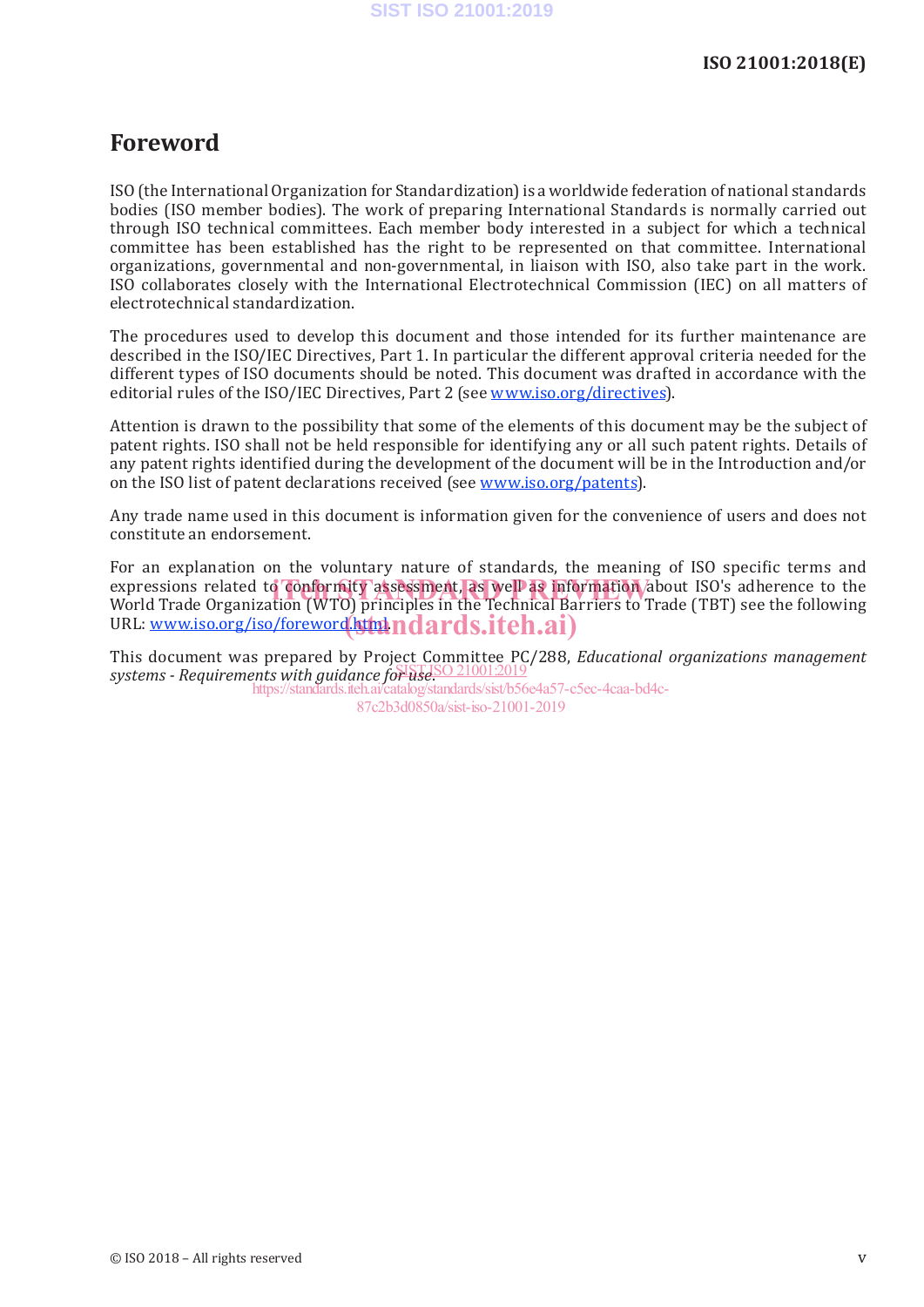# **Introduction**

#### **0.1 General**

This document provides a common management tool for organizations providing educational products and services capable of meeting learners' and other beneficiaries' requirements.

#### **0.2 Relevance**

There is a critical and continuous need for educational organizations to evaluate the degree to which they meet the requirements of learners and other beneficiaries, as well as other relevant interested parties and to improve their ability to continue to do so.

NOTE A classification of interested parties in educational organizations is provided in Annex C.

Although educational organizations and learners worldwide are the main beneficiaries of this document, all interested parties will benefit from standardized management systems in educational organizations.

EXAMPLE Employers who sponsor and encourage staff to participate in educational services can also benefit from this document.

The potential benefits to an organization of implementing a management system for educational organizations (EOMS) based on this document are:

- a) better alignment of objectives and activities with policy (including mission and vision);
- b) enhanced social responsibility by providing inclusive and equitable quality education for all;<br>**in the conduct of the conduction of the conduction of the conduction of the conduction of the conduction of th**
- c) more personalized learning and effective response to all learners and particularly to learners with special education needs, distance learner<u>s and lifelong learn</u>ing opportunities;
- d)  $\,$  consistent processes and evaluation tools to demonstrate and increase effectiveness and efficiency; https://standards.iteh.ai/catalog/standards/sist/b56e4a57-c5ec-4caa-bd4ctools to gemonstrate ang 2116
- e) increased credibility of the organization;
- f) a means that enables educational organizations to demonstrate their commitment to effective educational management practices;
- g) a culture for organizational improvement;
- h) harmonization of regional, national, open, proprietary, and other standards within an international framework;
- i) widened participation of interested parties;
- j) stimulation of excellence and innovation.

#### **0.3 Relationship between this document and other International Standards**

This document is a stand-alone management system standard, aligned with ISO 9001. It focuses on the management systems of educational organizations as well as the impact of these on learners and other relevant interested parties.

This document conforms to ISO's requirements for management system standards. These requirements include a high level structure, identical core text, and common terms with core definitions, designed to benefit users implementing multiple ISO management system standards.

This document can be implemented alongside regional, national, open, proprietary and other standards or related documents.

NOTE Annex F provides an example of how to implement this document alongside the European Quality Assurance Framework for Vocational Education and Training (EQAVET).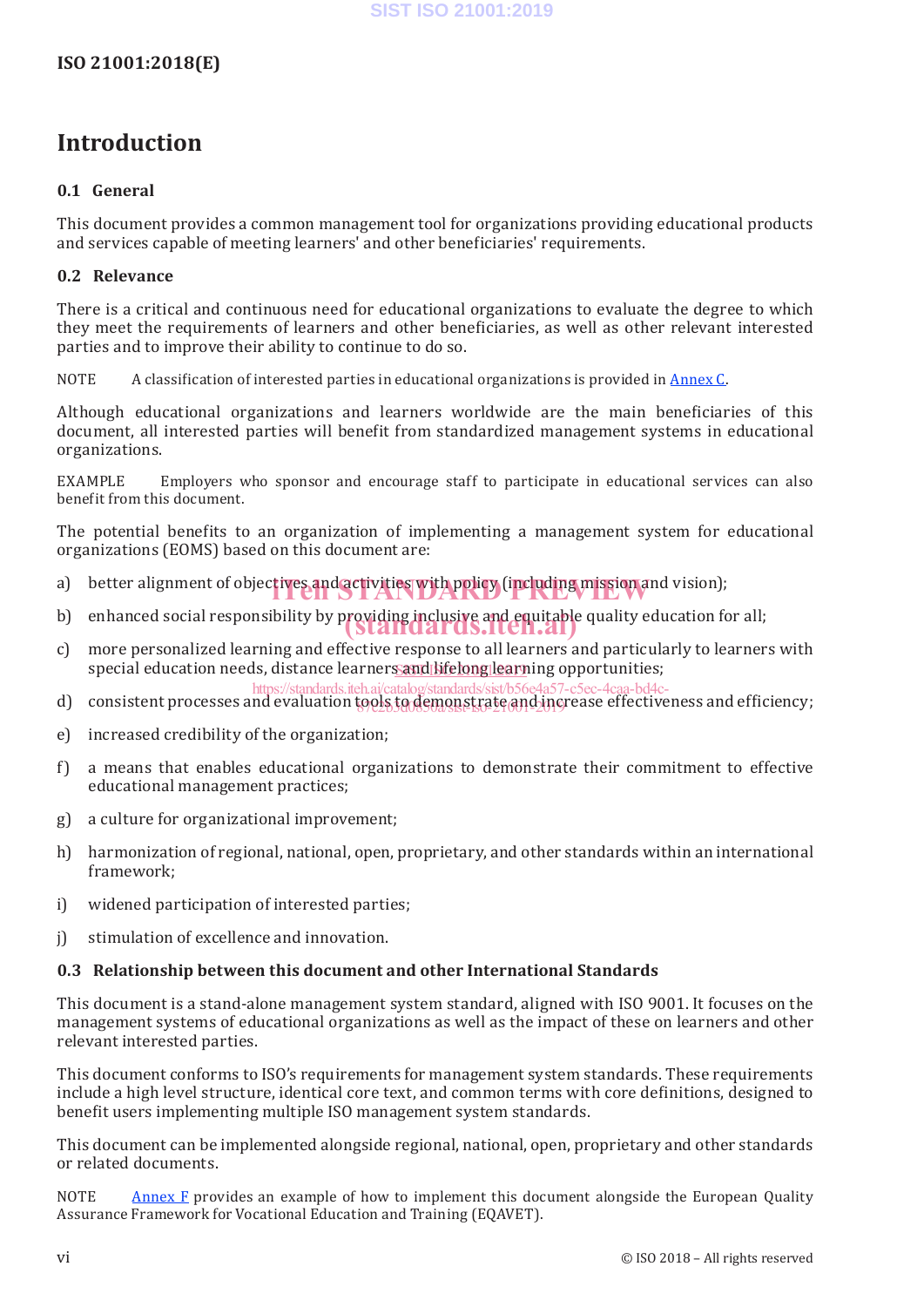#### **0.4 Principles for an EOMS**

This EOMS entails the following management principles:

- a) focus on learners and other beneficiaries;
- b) visionary leadership;
- c) engagement of people;
- d) process approach;
- e) improvement;
- f) evidence-based decisions;
- g) relationship management;
- h) social responsibility;
- i) accessibility and equity;
- j) ethical conduct in education;
- k) data security and protection.

## NOTE The details of these principles are analysed in Annex B. **IEH STANDARD PREVIEW**

# **0.5 Process approach**

#### **0.5.1 General**

This document promotes the adoption of a process approach when developing, implementing and improving the effectiveness of an EQMS, to enhance learner and other beneficiary satisfaction by meeting learner and other beneficiary requirements. Specific requirements considered essential to the adoption of a process approach are included in 4.4.

(standards.iteh.ai)

Understanding and managing interrelated processes as a system contributes to the organization's effectiveness and efficiency in achieving its intended results. This approach enables the organization to control the interrelationships and interdependencies among the processes of the system, so that the overall performance of the organization can be enhanced.

The process approach involves the systematic definition and management of processes, and their interactions, so as to achieve the intended results in accordance with the policy, objectives and strategic plan of the organization. Management of the processes and the system as a whole can be achieved using the PDCA cycle (see 0.5.2) with an overall focus on risk-based thinking (see 0.5.3) aimed at taking advantage of opportunities and preventing undesirable results. The application of the process approach in an EOMS enables:

- understanding and consistency in meeting requirements;
- the consideration of processes in terms of added value;
- the achievement of effective process performance;
- improvement of processes based on evaluation of data and information.

Figure 1 gives a schematic representation of any process and shows the interaction of its elements. The monitoring and measuring check points, which are necessary for control, are specific to each process and will vary depending on the related risks.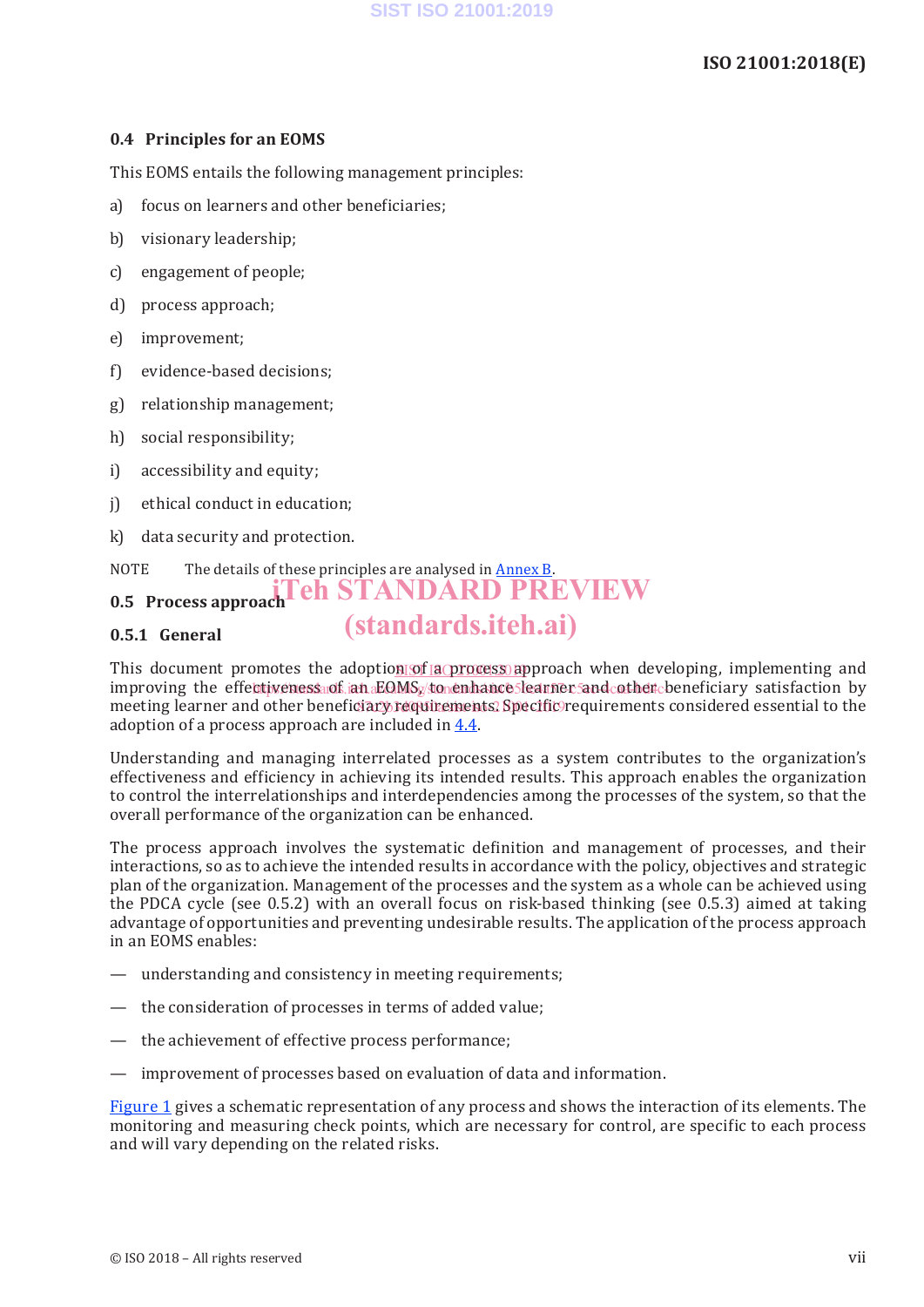## **ISO 21001:2018(E)**



#### **Figure 1 — Schematic representation of the elements of a single process (assessment of the educational effectiveness process)**

#### **0.5.2 Plan-Do-Check-Act cycle**

The Plan-Do-Check-Act (PDCA) cycle can be applied to all processes and to the EOMS as a whole. Figure 2 illustrates how Clauses 4 to 10 can be grouped in relation to the PDCA cycle.

# iTeh STANDARD PREVIEW (standards.iteh.ai)

SIST ISO 21001:2019 https://standards.iteh.ai/catalog/standards/sist/b56e4a57-c5ec-4caa-bd4c-87c2b3d0850a/sist-iso-21001-2019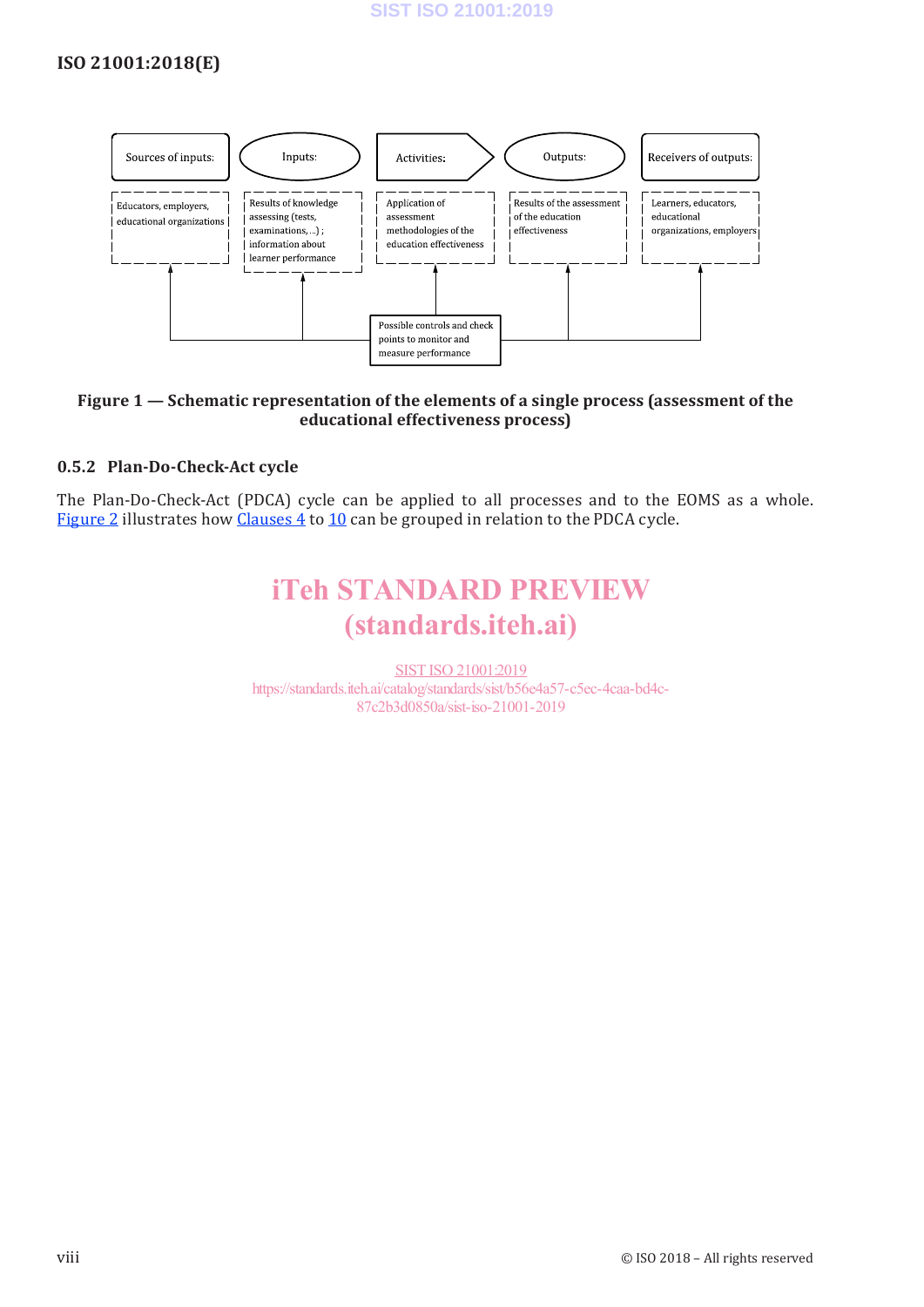### **ISO 21001:2018(E)**



#### EOMS in the framework of ISO 21001

NOTE Numbers in brackets refer to clauses in this document.

#### **Figure 2 — Representation of the structure of this document in the PDCA cycle**

The PDCA cycle can be briefly described as follows:

- **Plan:** establish the objectives of the system and its processes, and the resources needed to deliver results in accordance with learners' and other beneficiaries' requirements and the organization's policies, and identify and address risks and opportunities;
- **Do:** implement what was planned;
- **Check:** monitor and (where applicable) measure processes and the resulting products and services against policies, objectives, requirements and planned activities, and report the results;
- **Act:** take actions to improve performance, as necessary.

#### **0.5.3 Risk-based thinking**

Risk-based thinking is essential for achieving an effective EOMS. To conform to the requirements of this document, an organization needs to plan and implement actions to address risks and opportunities. Addressing both risks and opportunities establishes a basis for increasing the effectiveness of the quality management system, achieving improved results and preventing negative effects.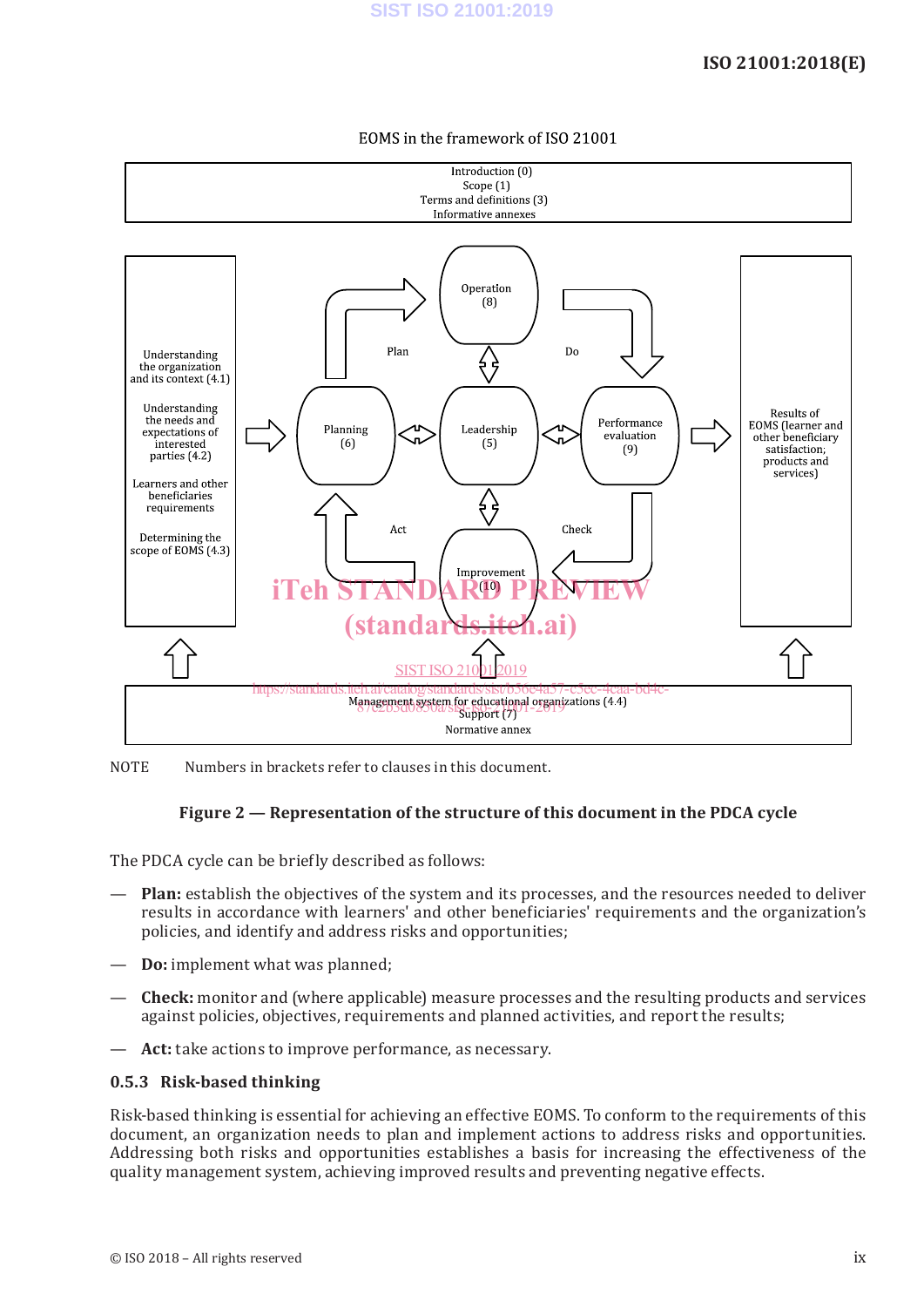#### **SIST ISO 21001:2019**

### **ISO 21001:2018(E)**

Opportunities can arise as a result of a situation favourable to achieving an intended result, e.g. a set of circumstances that allow the organization to attract learners and other beneficiaries, develop new products and services, reduce waste or improve productivity. Actions to address opportunities can also include consideration of associated risks. Risk is the effect of uncertainty and any such uncertainty can have positive or negative effects. A positive deviation arising from a risk can provide an opportunity, but not all positive effects of risk result in opportunities.

#### **0.6 Organizational mission, vision and strategy**

Figure 3 illustrates EOMS strategy as related to mission and vision.



**Figure 3 — EOMS strategy as related to mission and vision** iTeh STANDARD PREVIEW

The EOMS policy statements are framed by the organization's **culture** (the complete set of beliefs and the standard set of the standard set of the standard set of the standard set of the standard set of the standard set of values that condition its behaviour) and by the EOMS principles. In turn, the EOMS policy statements provide the framework for the establishment of the EOMS objectives, which are periodically revised provide the to ensure the organization's mission is effectively and efficiently accomplished while walking the<br>https://standards.iteh.ai/catalog/standards/sist/b56e4a57-c5ec-4caa-bd4ccontinuous path towards the achievement of the organization *s* vision. The articulation of these elements is usually called a strategy.

#### **0.7 Additional requirements and guidance**

Annex A specifies additional requirements for early childhood education for organizations that provide this service.

Annex B outlines the principles for an EOMS.

Annex C provides a classification of interested parties.

Annex D provides guidelines for communication with interested parties.

Annex E provides guidance on processes, measures and tools in educational organizations.

Annex F gives an example of mapping to regional standards.

Annex G outlines health and safety considerations for educational organizations.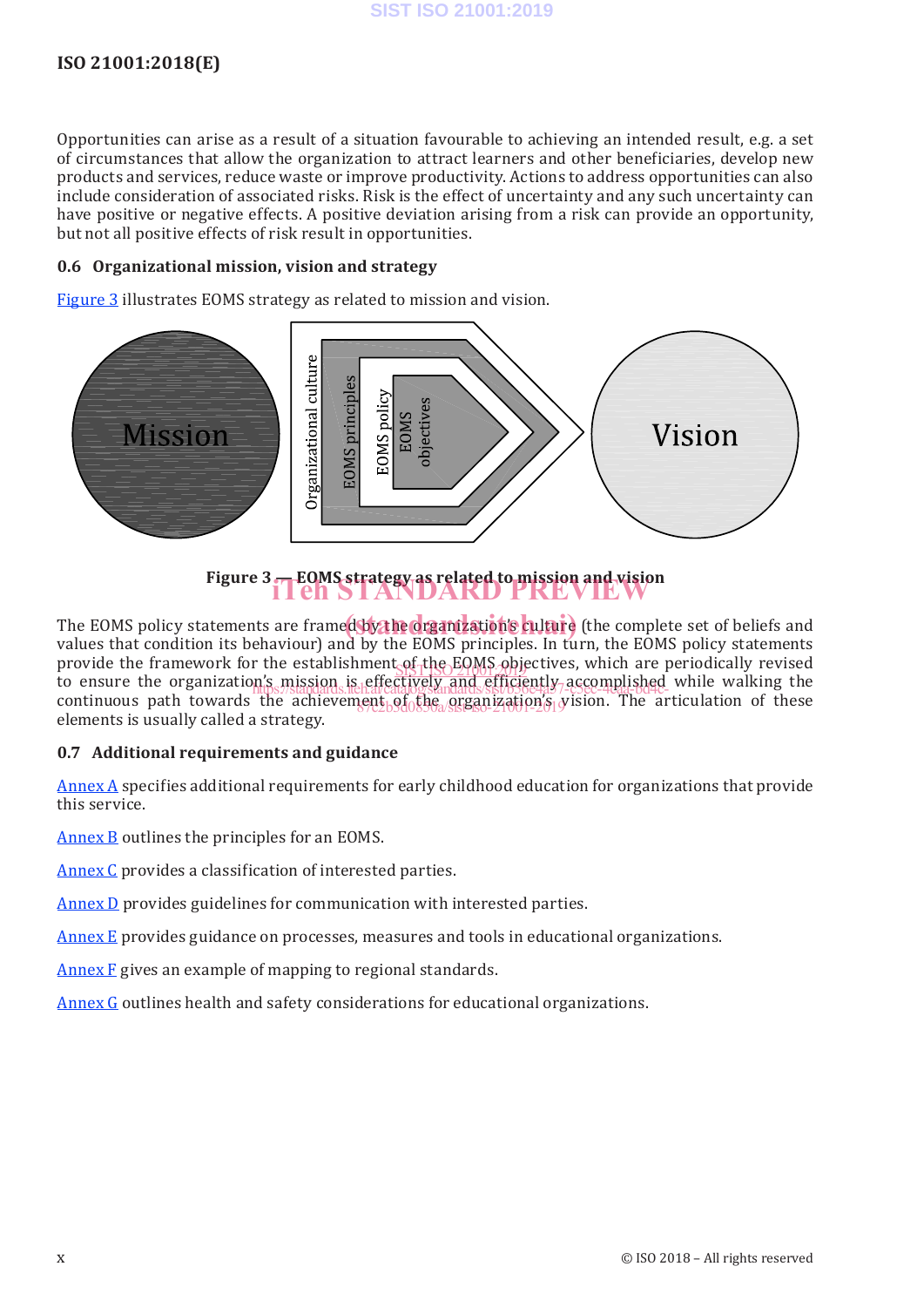# **Educational organizations — Management systems for educational organizations — Requirements with guidance for use**

## **1 Scope**

This document specifies requirements for a management system for educational organizations (EOMS) when such an organization:

- a) needs to demonstrate its ability to support the acquisition and development of competence through teaching, learning or research;
- b) aims to enhance satisfaction of learners, other beneficiaries and staff through the effective application of its EOMS, including processes for improvement of the system and assurance of conformity to the requirements of learners and other beneficiaries.

All requirements of this document are generic and intended to be applicable to any organization that uses a curriculum to support the development of competence through teaching, learning or research, regardless of the type, size or method of delivery.

This document can be applied to educational organizations within larger organizations whose core business is not education, such as professional training departments.<br>Standards.iten.ai)

This document does not apply to organizations that only produce or manufacture educational products.<br>SIST ISO 21001:2019 SIST ISO 21001:2019

**2 Normative references** https://standards.iteh.ai/catalog/standards/sist/b56e4a57-c5ec-4caa-bd4c-87c2b3d0850a/sist-iso-21001-2019

There are no normative references in this document.

### **3 Terms and definitions**

For the purposes of this document, the following terms and definitions apply.

ISO and IEC maintain terminological databases for use in standardization at the following addresses:

- ISO Online browsing platform: available at https://www.iso.org/obp
- IEC Electropedia: available at http://www.electropedia.org/

#### **3.1**

#### **organization**

*person* (3.35) or group of people that has its own functions with responsibilities, authorities and relationships to achieve its *objectives* (3.8)

Note 1 to entry: The concept of organization includes, but is not limited to sole-trader, company, corporation, firm, enterprise, authority, partnership, charity or institution, or part or combination thereof, whether incorporated or not, public or private.

# **3.2**

#### **interested party** stakeholder

*person* (3.35) or *organization* (3.1) that can affect, be affected by, or perceive itself to be affected by a decision or activity

Note 1 to entry: Annex C gives a classification of interested parties in *educational organizations* (3.22).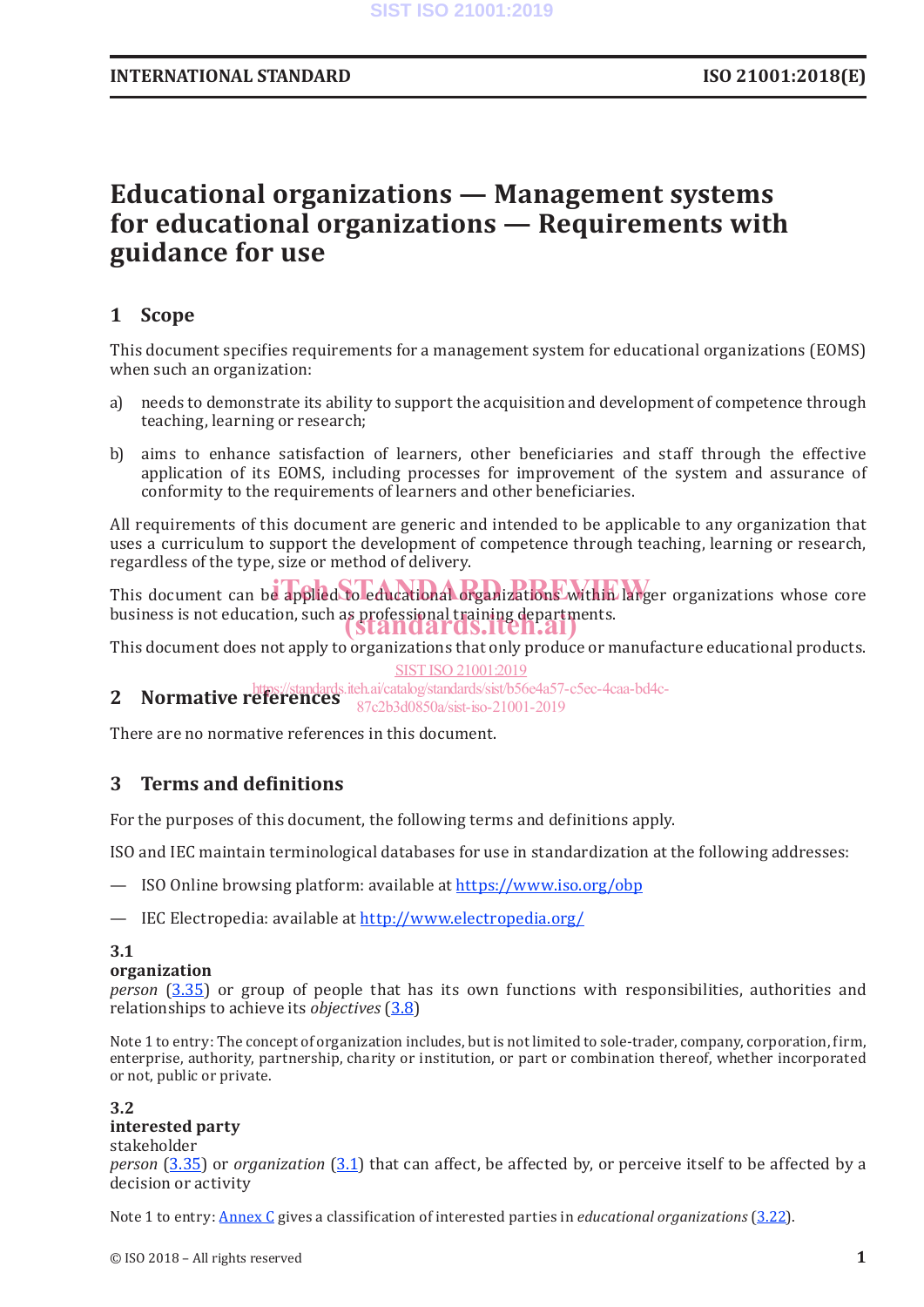#### **3.3**

#### **requirement**

need or expectation that is stated, generally implied or obligatory

Note 1 to entry: "Generally implied" means that it is custom or common practice for the *organization* (3.1) and *interested parties* (3.2) that the need or expectation under consideration is implied.

Note 2 to entry: A specified requirement is one that is stated, for example in *documented information* (3.11).

#### **3.4**

#### **management system**

set of interrelated or interacting elements of an *organization* (3.1) to establish *policies* (3.7) and *objectives* (3.8) and *processes* (3.12) to achieve those objectives

Note 1 to entry: A management system can address a single discipline or several disciplines.

Note 2 to entry: The system elements include the organization's structure, roles and responsibilities, planning and operation.

Note 3 to entry: The scope of a management system may include the whole of the organization, specific and identified functions of the organization, specific and identified sections of the organization, or one or more functions across a group of organizations.

#### **3.5**

#### **top management**

*person* (3.35) or group of people who directs and controls an *organization* (3.1) at the highest level

Note 1 to entry: Top management has the power to delegate authority and provide resources within the organization. (standards.iteh.ai)

Note 2 to entry: If the scope of the *management system* (3.4) covers only part of an organization, then top management refers to those who direct and contro<u>l that part of the org</u>anization.

#### **3.6**

https://standards.iteh.ai/catalog/standards/sist/b56e4a57-c5ec-4caa-bd4c-87c2b3d0850a/sist-iso-21001-2019

#### **effectiveness**

extent to which planned activities are realized and planned results achieved

#### **3.7**

**policy**

intentions and direction of an *organization* (3.1), as formally expressed by its *top management* (3.5)

#### **3.8 objective** result to be achieved

Note 1 to entry: An objective can be strategic, tactical, or operational.

Note 2 to entry: Objectives can relate to different disciplines (such as educational, financial, health and safety, and environmental goals) and can apply at different levels (such as strategic, organization-wide, project, product and *process* (3.12)).

Note 3 to entry: An objective can be expressed in other ways, e.g. as an intended outcome, a purpose, an operational criterion, as an EOMS objective, or by the use of other words with similar meaning (e.g. aim, goal, or target).

Note 4 to entry: In the context of EOMS, EOMS objectives are set by the organization, consistent with the EOMS *policy* (3.7), to achieve specific results.

**3.9 risk** effect of uncertainty

Note 1 to entry: An effect is a deviation from the expected — positive or negative.